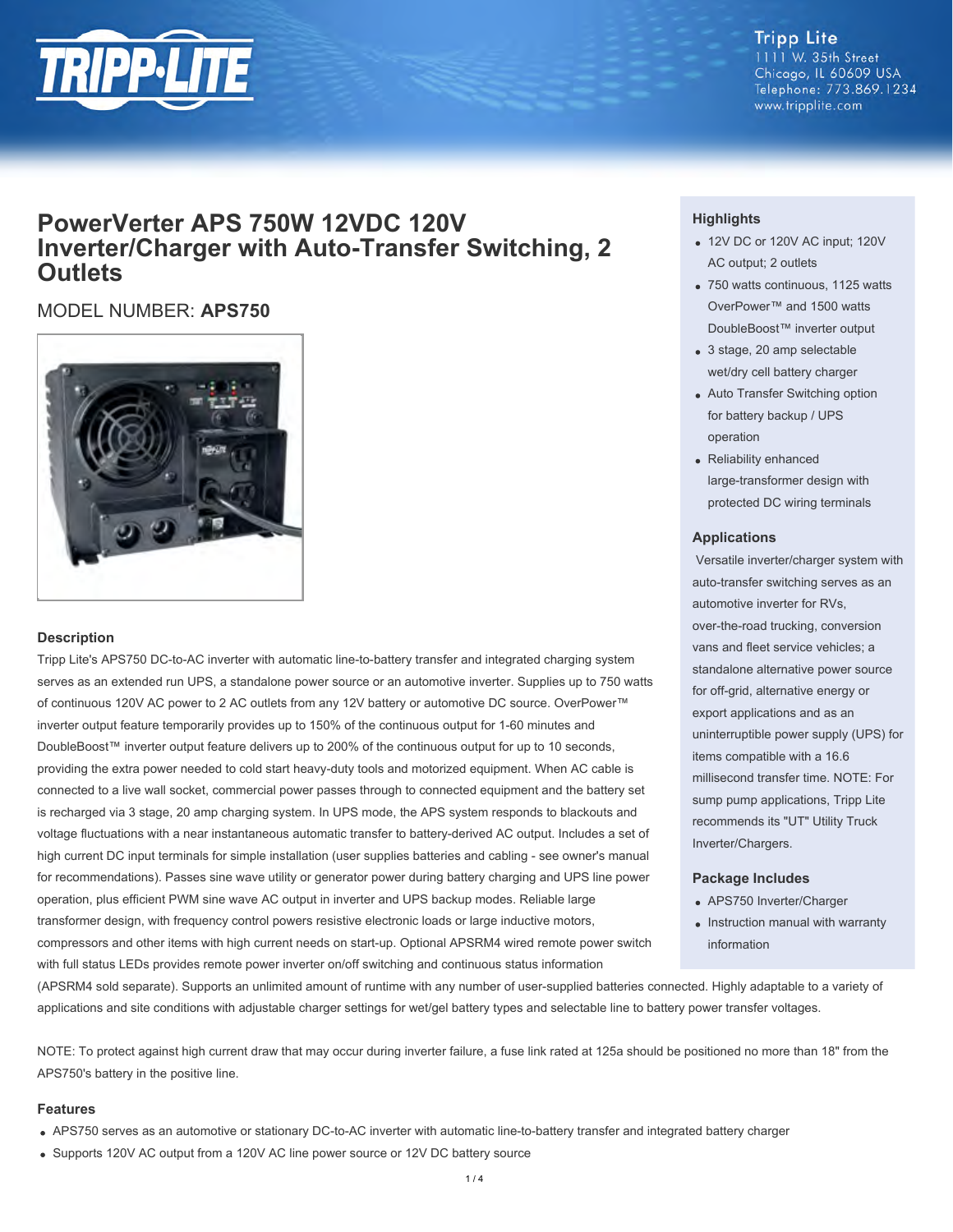

**Tripp Lite** 1111 W. 35th Street Chicago, IL 60609 USA Telephone: 773.869.1234 www.tripplite.com

- 16.6 millisecond automatic transfer between line and battery power supports UPS protection during blackouts and voltage fluctuations for equipment compatible with a one cycle transfer time
- 750 watts continuous AC output in inverter mode, 1500 watts continuous AC output in AC mode
- Double Boost™ inverter output supports momentary start-up loads up to 200% of the continuous rating for up to 10 seconds
- OverPower™ inverter output supports longer duration overloads to 150% for 1-60 minutes under ideal battery and temperature conditions. (For best results, utilize OverPower usage for as short of a duration as possible, ensure battery bank and cabling is able to provide full nominal DC voltage under load and allow inverter/charger to fully cool before and after OverPower usage.)
- 3 stage, 20 amp battery charger with adjustable settings for wet/gel battery types offers fast, reliable battery recharging
- Protected hardwire bolt-down input lugs safely accept heavy gauge input wiring from attached battery bank
- Two built-in NEMA 5-15R output receptacles pass 120V line power or inverter output through to connected equipment
- Reliability enhanced large-transformer design with secure mounting flanges and protected DC wiring terminals
- Moisture-resistant construction enables vehicular or marine operation in high humidity environments  $\bullet$
- 3 position operating mode switch supports "AUTO" mode to enable automatic transfer between DC and AC modes, CHARGE-ONLY to maintain a full battery charge when AC is present without auto transfer and SYSTEM OFF settings.
- Set of six front panel LEDs display AC/DC operational modes, overload status, DC voltage level, shutdown status and system fault status
- Set of 4 configuration dip-switches support wet/gel battery charging profiles, adjustable 135/145V high voltage auto transfer during overvoltages and selectable 75/85/95/105V AC low voltage auto transfer during brownouts
- Resettable 6A charger AC input breaker and resettable 8A AC output breaker and automatic 2 speed cooling fan protect the inverter from load and temperature related failures
- Grounding lug properly connects the inverter/charger system to earth ground or vehicle grounding system
- Automatic overload and thermal shutoff safely turns off inverter as excessive loads or overheating conditions develop
- Front panel remote control connector enables remote off/on switching (requires APSRM4 switch accessory). Optional APSRM4 accessory also includes user configurable jacks to support inverter shutoff or start-up as a vehicle ignition is engaged.

# **Specifications**

| <b>OVERVIEW</b>                    |                                                                                                                                                                      |  |
|------------------------------------|----------------------------------------------------------------------------------------------------------------------------------------------------------------------|--|
| Style                              | Heavy-duty with built-in battery charger                                                                                                                             |  |
| <b>OUTPUT</b>                      |                                                                                                                                                                      |  |
| <b>Frequency Compatibility</b>     | 60 Hz                                                                                                                                                                |  |
| <b>Output Receptacles</b>          | $(2)$ 5-15R                                                                                                                                                          |  |
| Output (Watts)                     | 750                                                                                                                                                                  |  |
| Continuous Output Capacity (Watts) | 750                                                                                                                                                                  |  |
| Peak Output Capacity (Watts)       | 1500                                                                                                                                                                 |  |
| <b>Output Nominal Voltage</b>      | 120V                                                                                                                                                                 |  |
| <b>Output Voltage Regulation</b>   | LINE POWER (AC): Maintains 120V nominal sine wave output from line power source. INVERTER POWER (AC):<br>Maintains PWM sine wave output voltage of 120 V AC (+/-5%). |  |
| <b>Output Frequency Regulation</b> | 60 Hz $(+/- 0.3$ Hz)                                                                                                                                                 |  |
| Overload Protection                | Includes 6A AC input breaker dedicated to the charging system and 8A output breaker for AC output loads                                                              |  |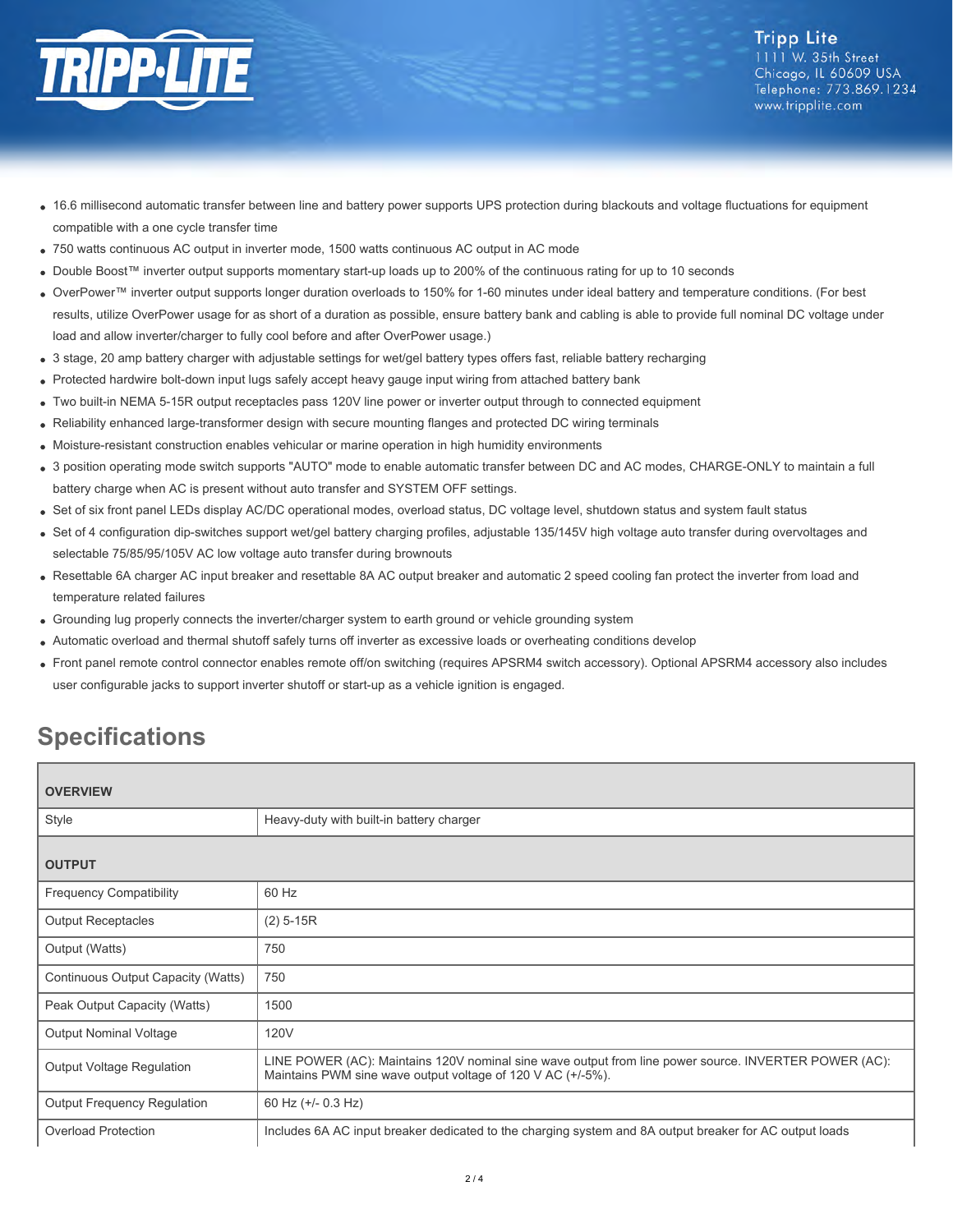

| <b>INPUT</b>                                 |                                                                                                                                                                                                                                                                       |  |
|----------------------------------------------|-----------------------------------------------------------------------------------------------------------------------------------------------------------------------------------------------------------------------------------------------------------------------|--|
| Nominal Input Voltage(s) Supported           | <b>120V AC</b>                                                                                                                                                                                                                                                        |  |
| <b>Recommended Electrical Service</b>        | DC INPUT: Requires 12V DC input source capable of delivering 72A for the required duration (when used at full<br>continuous capacity - DC requirements increase during Over-Power and Double-Boost operation). AC INPUT: 15A<br>120V AC recommended                   |  |
| Maximum Input Amps / Watts                   | DC INPUT: Full continuous load - 72A at 12V DC. AC INPUT: 8 amps at 120VAC with full inverter and charger load<br>(4.2A max charger-only)                                                                                                                             |  |
| Input Connection Type                        | DC INPUT: Set of 2 DC bolt-down terminals. AC INPUT: NEMA 5-15P input plug                                                                                                                                                                                            |  |
| Voltage Compatibility (VAC)                  | 120                                                                                                                                                                                                                                                                   |  |
| Voltage Compatibility (VDC)                  | 12                                                                                                                                                                                                                                                                    |  |
| <b>BATTERY</b>                               |                                                                                                                                                                                                                                                                       |  |
| Expandable Battery Runtime                   | Runtime is expandable with any number of user supplied wet, gel or SLA batteries                                                                                                                                                                                      |  |
| DC System Voltage (VDC)                      | 12                                                                                                                                                                                                                                                                    |  |
| <b>Battery Charge</b>                        | 20A                                                                                                                                                                                                                                                                   |  |
| <b>USER INTERFACE, ALERTS &amp; CONTROLS</b> |                                                                                                                                                                                                                                                                       |  |
| <b>Front Panel LEDs</b>                      | Set of 6 LEDs offer continuous status information on load percentage (6 levels reported) and battery charge level (7<br>levels reported). See manual for sequences.                                                                                                   |  |
| Switches                                     | 3 position on/off/remote switch enables simple on/off power control plus "auto/remote" setting that enables distant<br>on/off control of the inverter system when used in conjunction with optional APSRM4 accessory when used in<br>inverter mode. In AC uninterrupt |  |
| <b>SURGE / NOISE SUPPRESSION</b>             |                                                                                                                                                                                                                                                                       |  |
| AC Suppression Joule Rating                  | 450                                                                                                                                                                                                                                                                   |  |
| <b>PHYSICAL</b>                              |                                                                                                                                                                                                                                                                       |  |
| Shipping Dimensions (hwd / in.)              | 12.5 x 11 x 10.75                                                                                                                                                                                                                                                     |  |
| Shipping Dimensions (hwd / cm)               | 31.75 x 27.94 x 27.31                                                                                                                                                                                                                                                 |  |
| Shipping Weight (lbs.)                       | 18.6                                                                                                                                                                                                                                                                  |  |
| Shipping Weight (kg)                         | 8.4                                                                                                                                                                                                                                                                   |  |
| Unit Dimensions (hwd / in.)                  | 7 x 8.75 x 9                                                                                                                                                                                                                                                          |  |
| Unit Dimensions (hwd / cm)                   | 17.78 x 22.23 x 22.86                                                                                                                                                                                                                                                 |  |
| Unit Weight (lbs.)                           | 17                                                                                                                                                                                                                                                                    |  |
| Unit Weight (kg)                             | 7.7                                                                                                                                                                                                                                                                   |  |
| Cooling Method                               | Multi-speed fan                                                                                                                                                                                                                                                       |  |
| Material of Construction                     | Polycarbonate                                                                                                                                                                                                                                                         |  |
| Receptacle Color                             | <b>BLACK</b>                                                                                                                                                                                                                                                          |  |